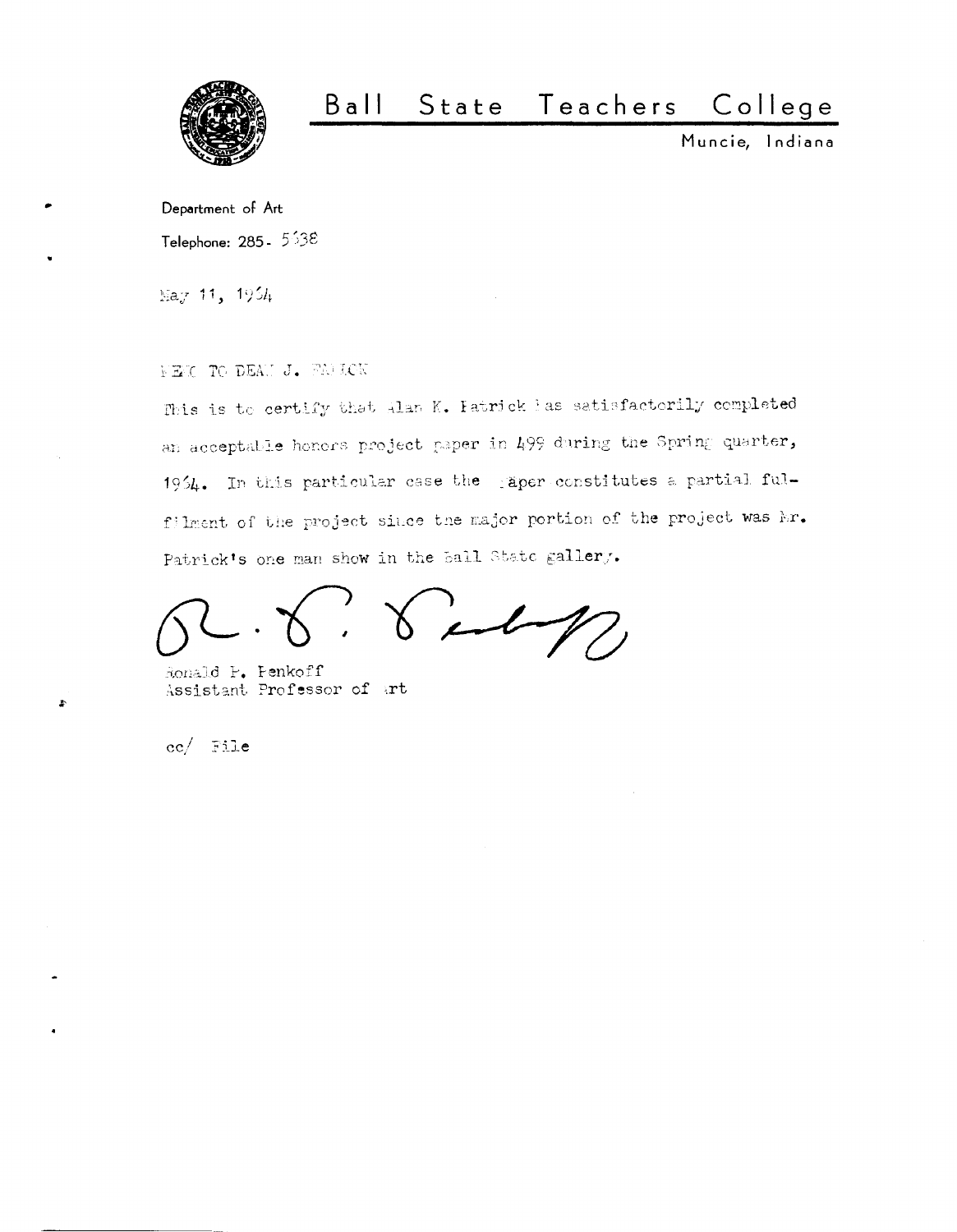## <u>Prints</u> and Paintings

Honors Program Senior Project

ilan Patrick

Eay 11,  $195l_1$ 

Mr. Ronald Penkoff, inst.

,

 $\bullet$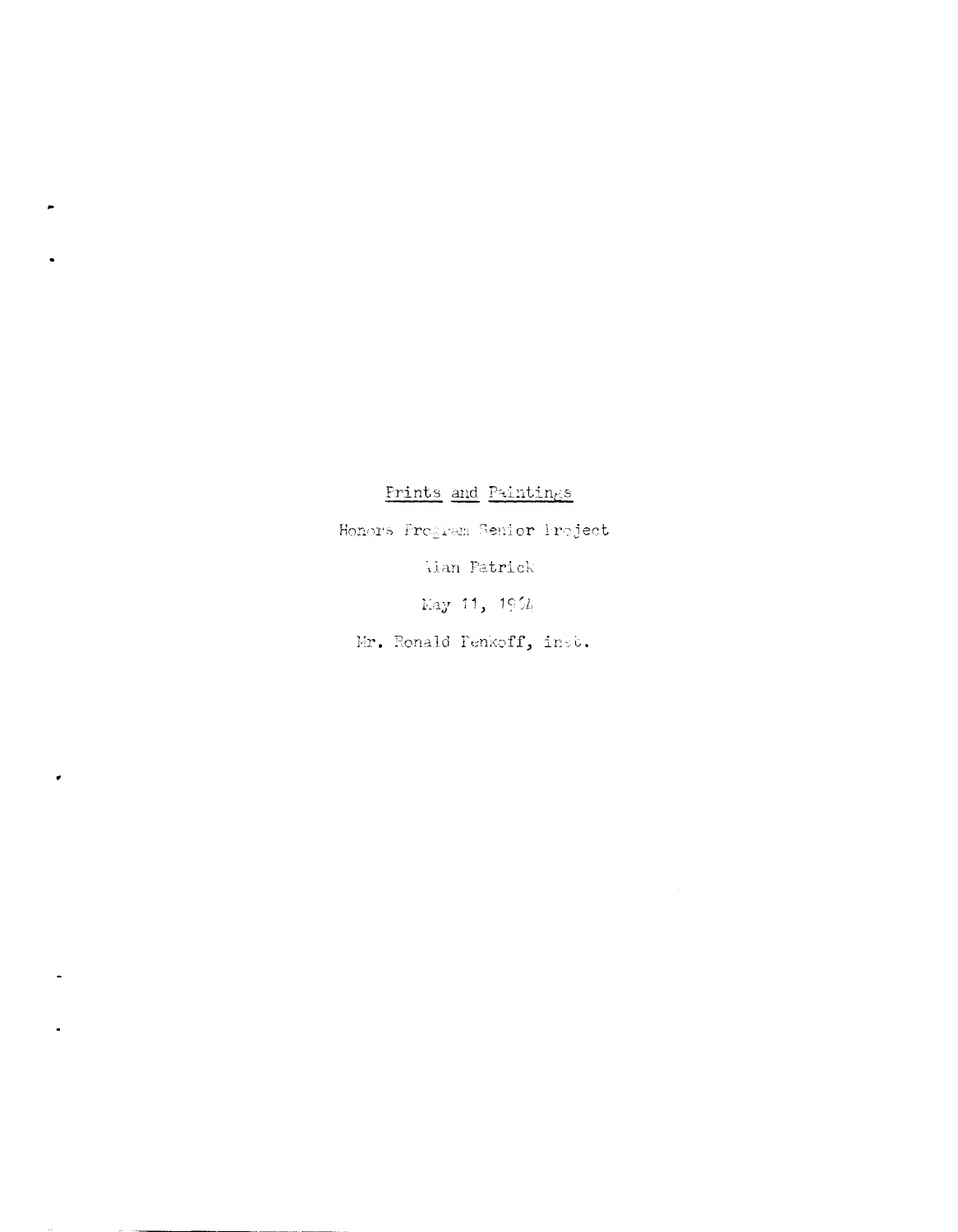This paper was written as an introduction to my honors exhibition of prints and paintings. Such an introduction, representing a partial fulfillment of the project requirement, is intended as a suplement to the actual paintings. Because the nature of witing is so different from wisual expression, discussion was necessarily restricted to a brief resume of my relationship to certain prevailing attitudes among painters today and to major influences from the past.

For my honors program Senior project I produced a series of paintings and prints which had common or banal objects as subject matter. From the outset the project was planned as an open-ended excursion into a kind of genre painting. Although this essay produced a body of work that represented no more than the foundation of a form of expression, some definite discoveries were made that could be noted as conclusive. There was no attempt to find one correct way to paint the banal object. Therefore, not all avenues of investigation were exhausted and the paintings executed represented only the beginnings of an ongoing process. This apparent limitlessness was very encouraging because it indicated that my discoveries were not superficial and that I was entering into a rich field of work.

Various media, including oil paintings and lithographic prints, were chosen when I thought they were most appropriate for my study. In each media I relied on techniques which were traditional and occasionally utilized new techniques when they were needed. These techniques were not major developments and my purpose was not primarily an investigation of technical problems; so my discussion is limited to pictorial objectives.

The study became a multi-sided proposition. That is, each painting in the project represented only a part of a total philosophy--one facet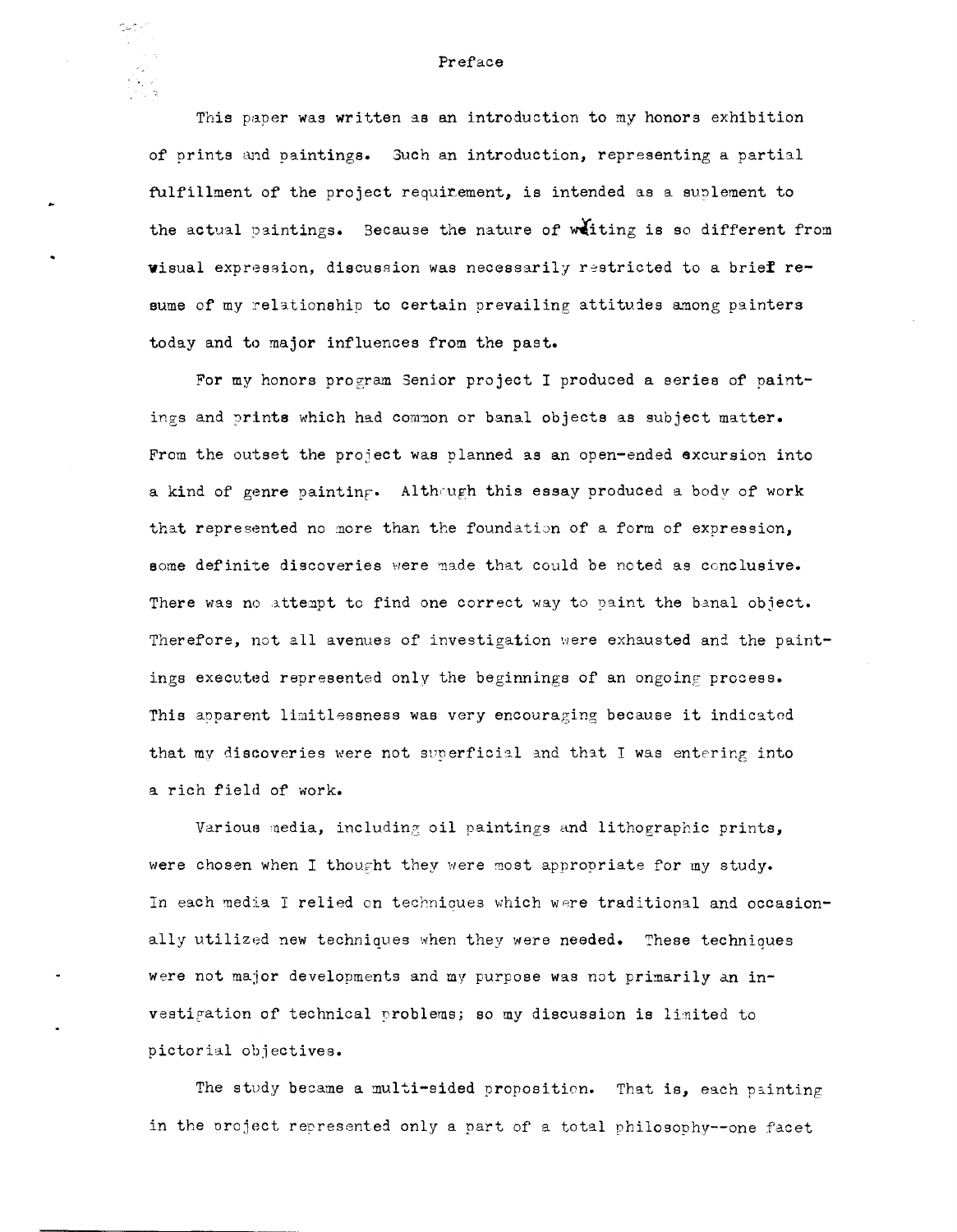in a many sided stone. My influences from the past and my attitudes toward present day trends could not all be demonstrated in any one painting. Therefore each painting, although it made a complete visual statement, represented only one or two ideas and attitudes. Some of these attitudes were expressed in several paintings; so that each painting was related to the whole body of work. This interrelationship of ideas and attitudes gave individual paintings a depth and richness because each was only a small reflection of a larger and richer philosophy.

## Genre Art.

To the casual objerver banal subject matter such as match boxes, bits of wallpaper, or road signs may not appear to be promising material for the production of an art of great consequence. An object's potential as subject matter, however, lies in the artist's familiarity with it. These genre objects are completely familiar to me because they are cmmmon. Thus their potential as material for the production of great art is an high as that of any other object.

According to Webster, genre art is "painting, in which subjects of everyday life are treated realistically."1 This general definition relates only little to my particular genre expression. Webster could have been defining almost any advertising art. Genre objects can be painted in so many different ways that any definition serves only to categorize the painting generally and not to explain its meanings or purposes. Therefore the fact that I used everyday objects as subject matter in my paintings is of little consequence in itself. My reasons for using these subjects can be better understood by relating my paintings to Pop art, Realism, and Magic Realism.

 $p \cdot 2 \cdot$ 

<sup>1.</sup> Webster's New Collegiate Dictionary, (G.&C. Merriam co. Springfield Mass., 1960.) p. 346.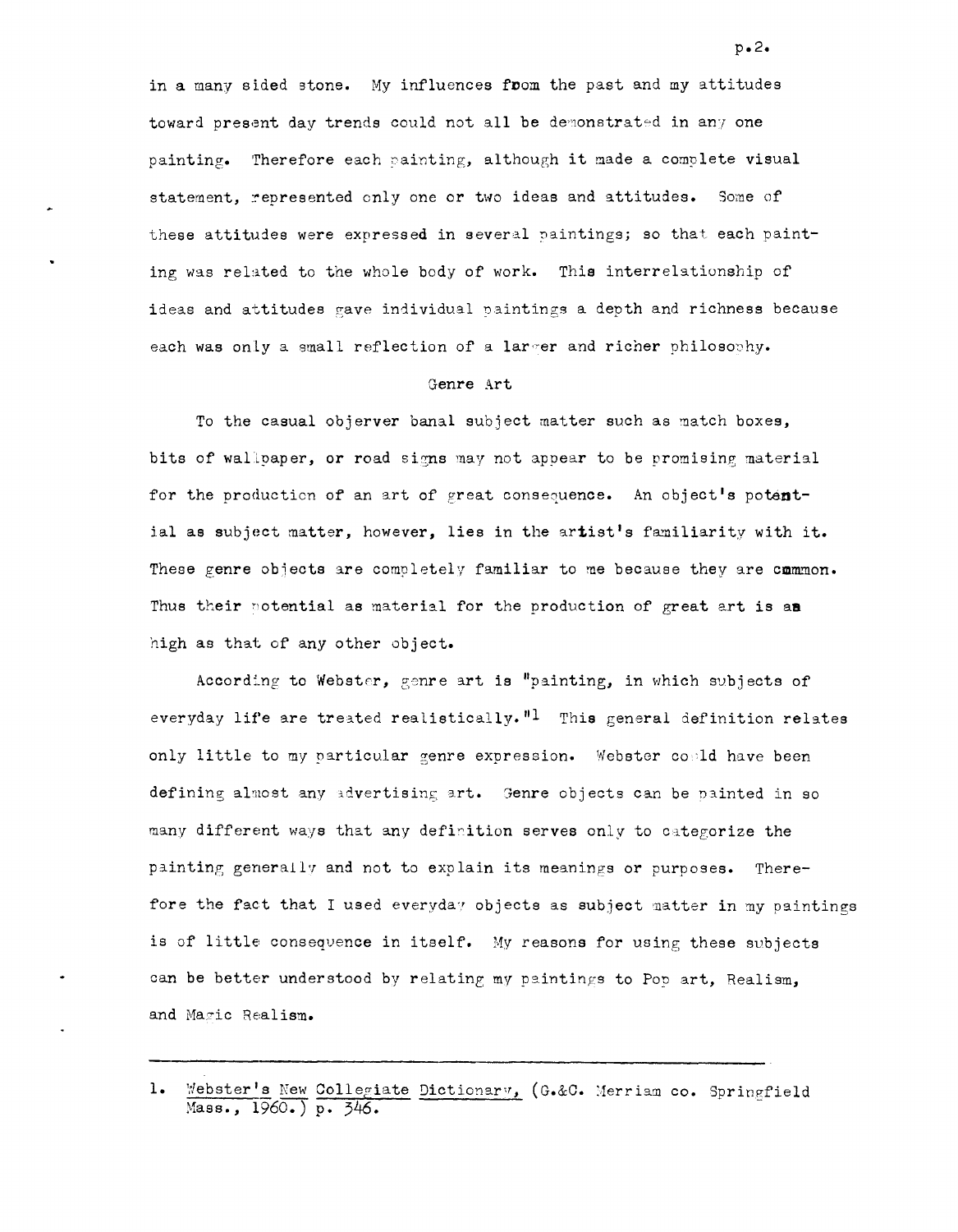## Pop art, Realism, and Magic Realism

A new interest in genre subjects, especially those which depict or glorify the blatant and crass aspects of our culture, has resulted in a vital art form. This movement, variously called For art, New Pealism, and Neo-Dada, took as subject matter images from copular culture. Barbara Rose recently examined the attitudes and practices of this group of artists in an article which appeared in Art International. She said that this young generation of Pop artists, aged 25 to 40, grew up in a world of atrocities. As children these artists had known the depression, the WPA, World War II, the bomb, and an uneasy peace. The Pop artists have grown to maturity in an affluent, post-war America. In the opinion of Barbara Rose an early contact with atrocity and hardship coupled with a passive position forced on these artists by their relative youth left them with an ironical acceptance of the world.

Their art did not take the form of protest simply because they felt that protest was useless in an era so completely accustomed to megatons and overkill. According to Barbara Rose, the Pop artists had also inherited a shock proof audience of affluent sophisticates. The "shocking" art of the first half of the Twentieth Century had resulted in a heritage of commilete freedom of technique and aesthetics. Their permissive. blase audience readily accepted any kind of art; therefore protest was ineffective because it moved no one. So refusal to protest became the primary factor in governing the Pop artist's lack of commital. Although the Pop artists used the subject matter of the mid-Twentieth Century, they did not become personally involved with it. Indeed they were indifferent to their subjects and attempted to render surface appearance objectively and without feeling.<sup>2</sup>

 $p \cdot 3$ .

<sup>2.</sup> Barbara Rose, "Dada Then and Now," Art International, VII/1 (January  $1963.)$ , p. 23.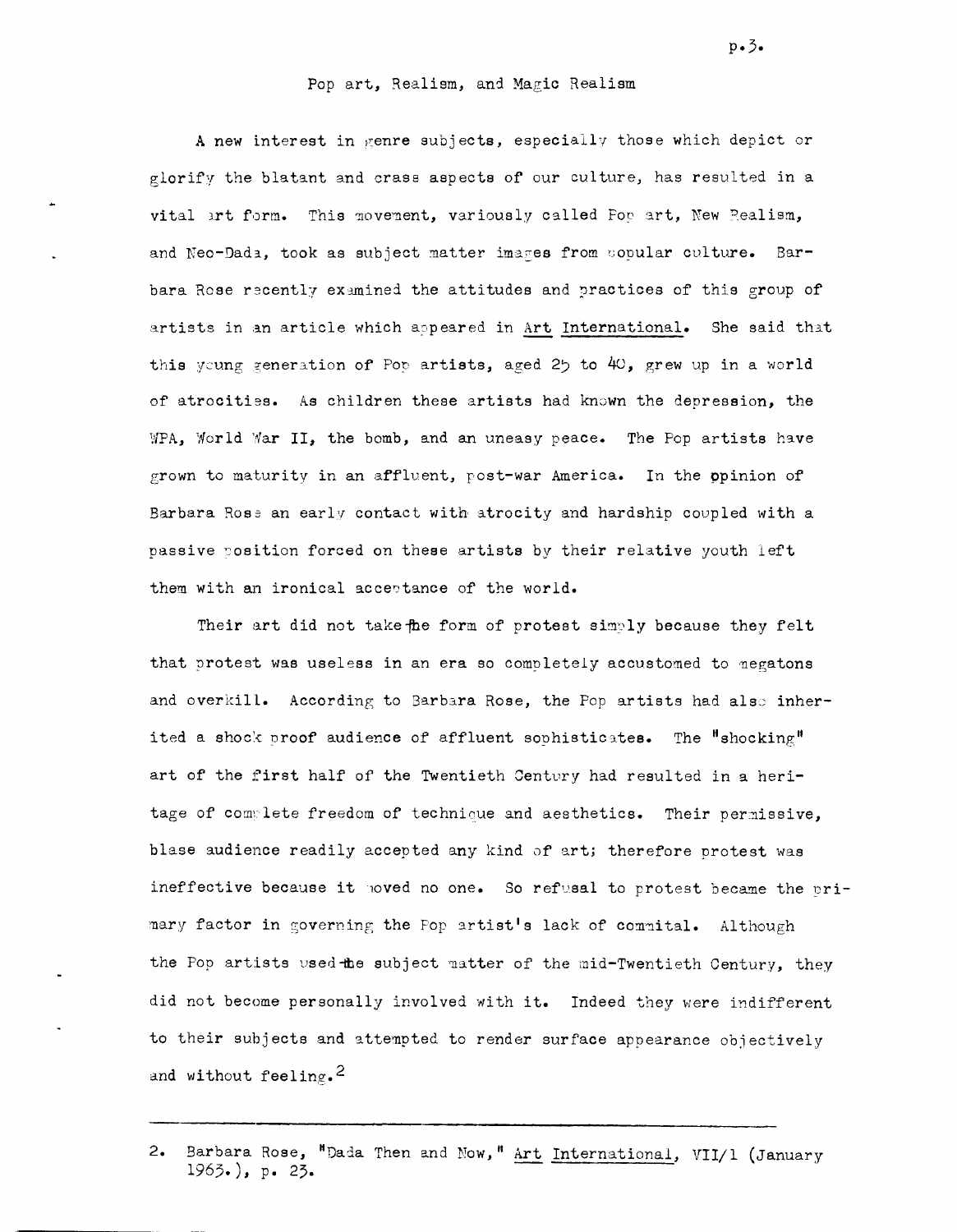This objectivity was not used in order to comment intellectually. Rather, the Pop artists had withdrawn from active participation in life and were apointing a non-committal finger and saying "look". Their subjects, the soup cans, coke bottles, signs, comic strip panels, and hamburgers, were all presented without comment or personal commitment. As a leading Pop artist, Wayne Thiebaud said, "The new realists, or Pop artists, say its possible to be cool, not have a personal feeling for the object. The new artist is saving maybe you can do your art with ease, without any involvment at all.  $\mathbf{^{15}}$  Banality, harshness, and commercialism were all used to reenforce the pointing finger, to focus the attention of the viewer so that he saw the common objects anew.

"By relentlessly focussing the attention of the spectator, the new Dada artist requires him to think again about what he is seeing.  $n^4$ 

In the paintings executed for my honors study some of the objects were presented in a straightforward objective manner, painted realistically and without comment like the Pop aritsts. These images, however, formed only part of larger compositions and were never meant to stand alone as be complete painting. These separate objective tarts were brought together so that they could be compared and interpreted in combination. Each image acted as a modifier for the others; consequently, objectivity did not lead to indifference as it did for the Pop artists. Of course Fop art never intended to go "beneath the surface" of its subjects; I did. In this I was nuch more traditional then the Pop artists because artists have historically been concerned with meaning and personal interpretation.

Also I shared the Pop artists' interest in the fleeting and the impermanence represented by many contemporary objects. According to

 $p \cdot 4$ .

<sup>3.</sup> "They Faint; You Recognize," Time, vol. 83 (April 3, 1964), p. (4. 4. Rose, op. cit., p. 25.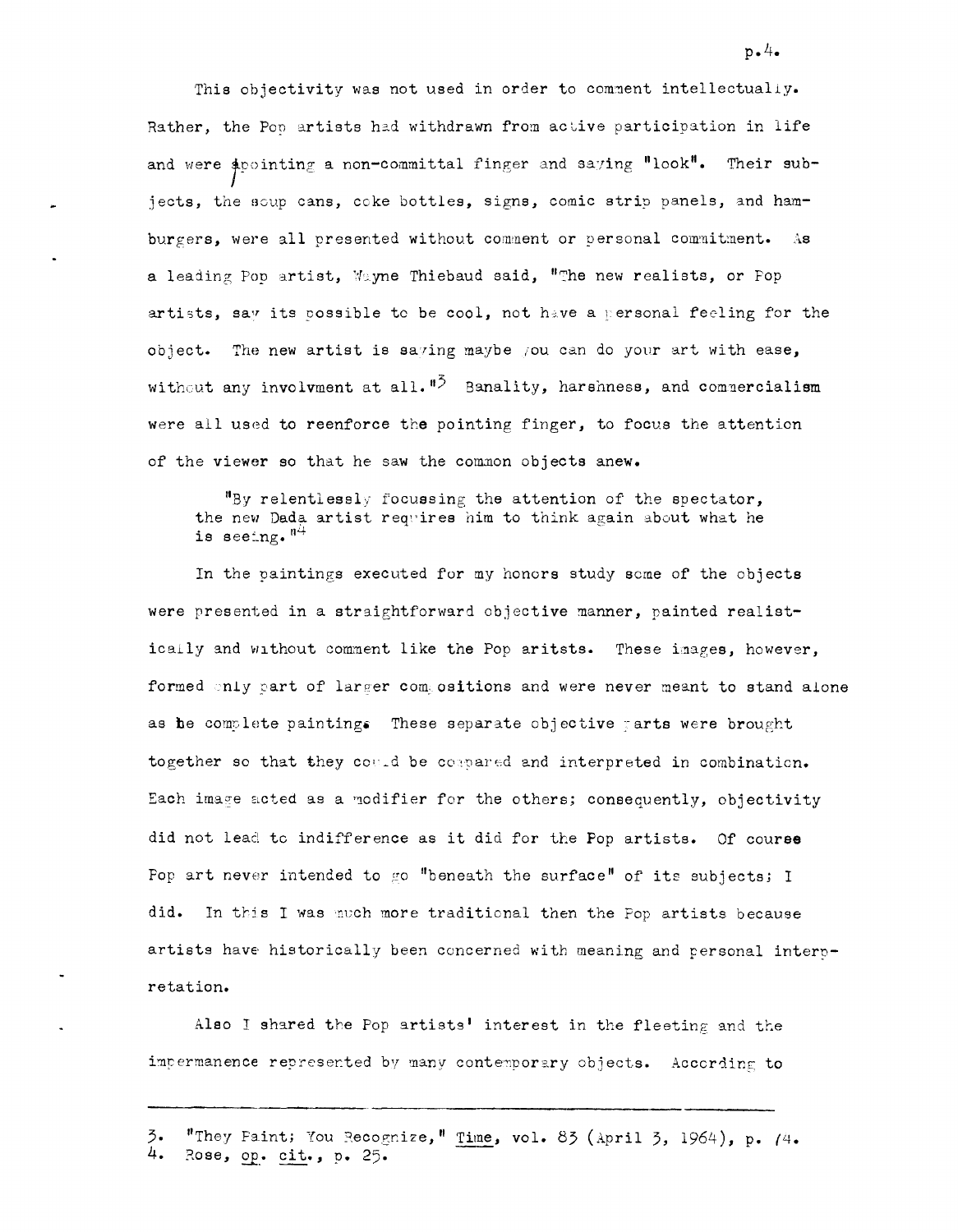Barbara Rose, the Fop artists' interest in these objects was one of nostalgis for a viecting present that so quickly became the past.<sup>5</sup> While Pop art reflected this in its use of soup cans and newspaper cutouts, I used similar disposable objects such as match boxes and cigarette packs. My match box paintings, for example, show objects that are as quickly gone as any flower. They were bits and pieces of life at aome single moment, but my interest was not in these objects' nostalgia. Rather I was interested in an organic process, almost a life cycle, exhibited by these little disposable objects. The match boxes and cigarette packs were transient. While they existed, they were harsh and blatant, but they were so soon gone-only to be replaced by identical objects- that their banality was almost acceptable.

Realism is a form of art that represents nature exactly as it is. No face-lifting or idealization is ever permitted to transgress he sacred appearance of the subjects. Of course this attitude correlates with science, and indeed many realistic artists have also been scientists.<sup>6</sup> Genre may have been considered the perfect form of realism because there was no temptation in the common subject matter used to inject lofty ideals or noble sentiments. In this way genre art grew to be the homely cousin of Realism. As genre art hained more and nore in popularity it came to be regarded as an important classification of art in its own right. The Dutch still life painters of the Seventeenth Century were thought of by their contemporaries as the most competent of the genre realist of that time. However, these painters seemed to be very personally involved in their subjects. Even though their images were objectively rendered, they had a presence more commanding than the actual objects. Recently the name, Magic Realism, was given to painting which

 $p - 5 -$ 

<sup>5.</sup> Ibid., p. 26.

Fra Angelico end Leonardo da Vinci are two examples of artists with a distinct scientific bent.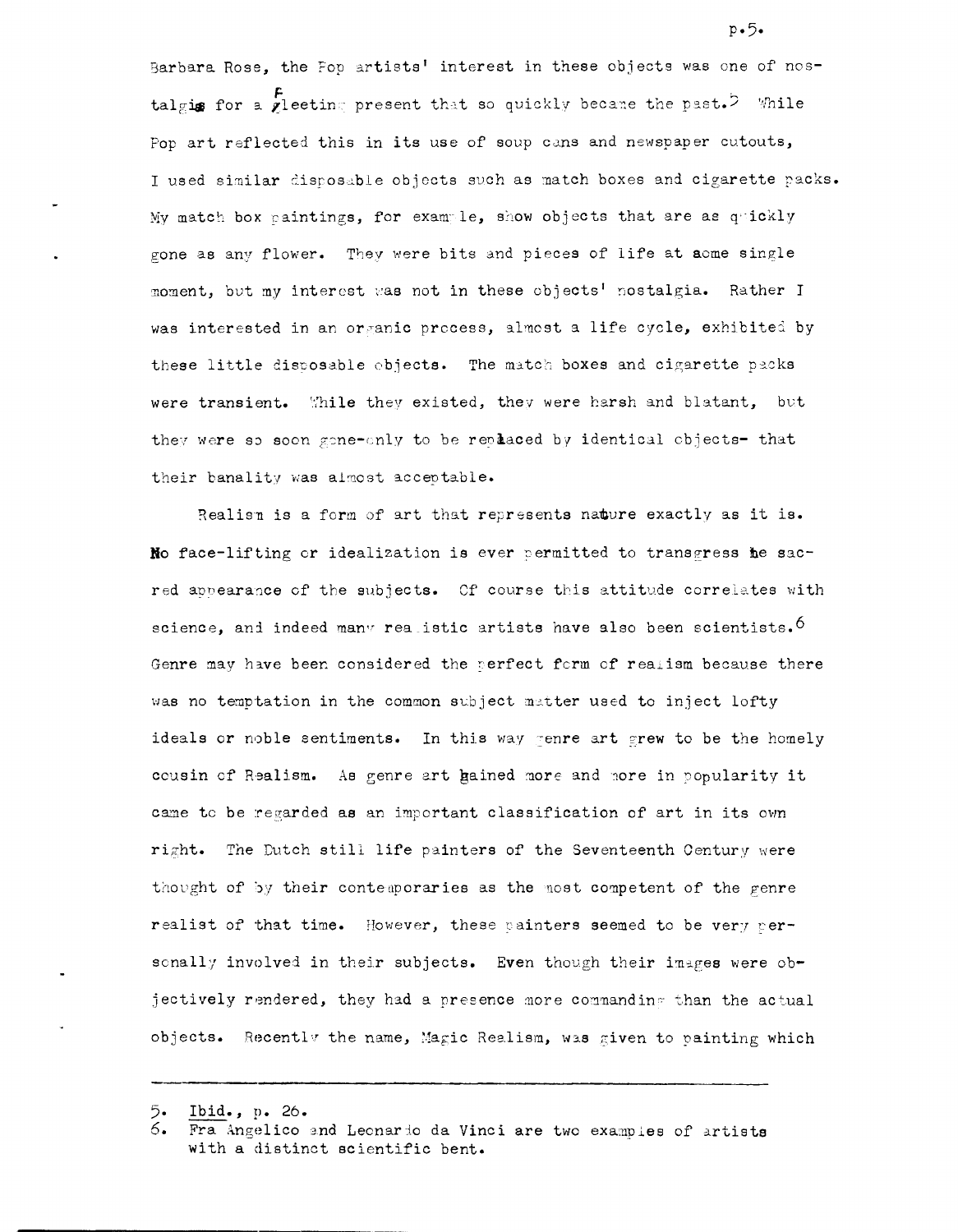imployed meticulous realism in order to attain a personal involument with the subject.

The term, Ma ic Realism, has been a vague label at best, and there were any number of artists whose work remained on a borderline between Maric Realism and Realism. Rembrandt and Vermeer both achieved an intense personal style that completely transcended simple imitation of appearance. Vermeer did this through exceptional tonnical means and Rembrandt by an indefinable sympathy with the subject. In the Twentieth Century there have been painters with quite disparate styles all classified as Magic Realists. Painters as unlike as Andrew Wyeth and Walter Murch have been classified together. These Maric Realists have been thought of as a group only by critics and writers who needed categories and systems in order to chart the directions of contemporary art. In reality these men were quite individual in their purposes and means.

During the course of my investigation in painting I found that part of the appeal of Mawic Realism resided in its use of implied detail. Although the objects in Magic Realist paintings appeared to be rendered in minute detail, a close inspection revealed that the detailing was very selective and not really photographic. The Realists also had been selective in their use of detail, but their attitude generally had been to paint only anough detail to represent the outward appearance of the object and then to stop. They rarely carried detailing to the extreme of being minutely photographic. On the other hand, the Magic Realists started at the point of being photographic. Their detailing became selective only when hey could imply this photographic effect. In part they were able to make this implication by a careful consideration of abstraction. This abstraction never violated the objective appearance of the subject but was used to reenforce it.

 $p_{\bullet}6_{\bullet}$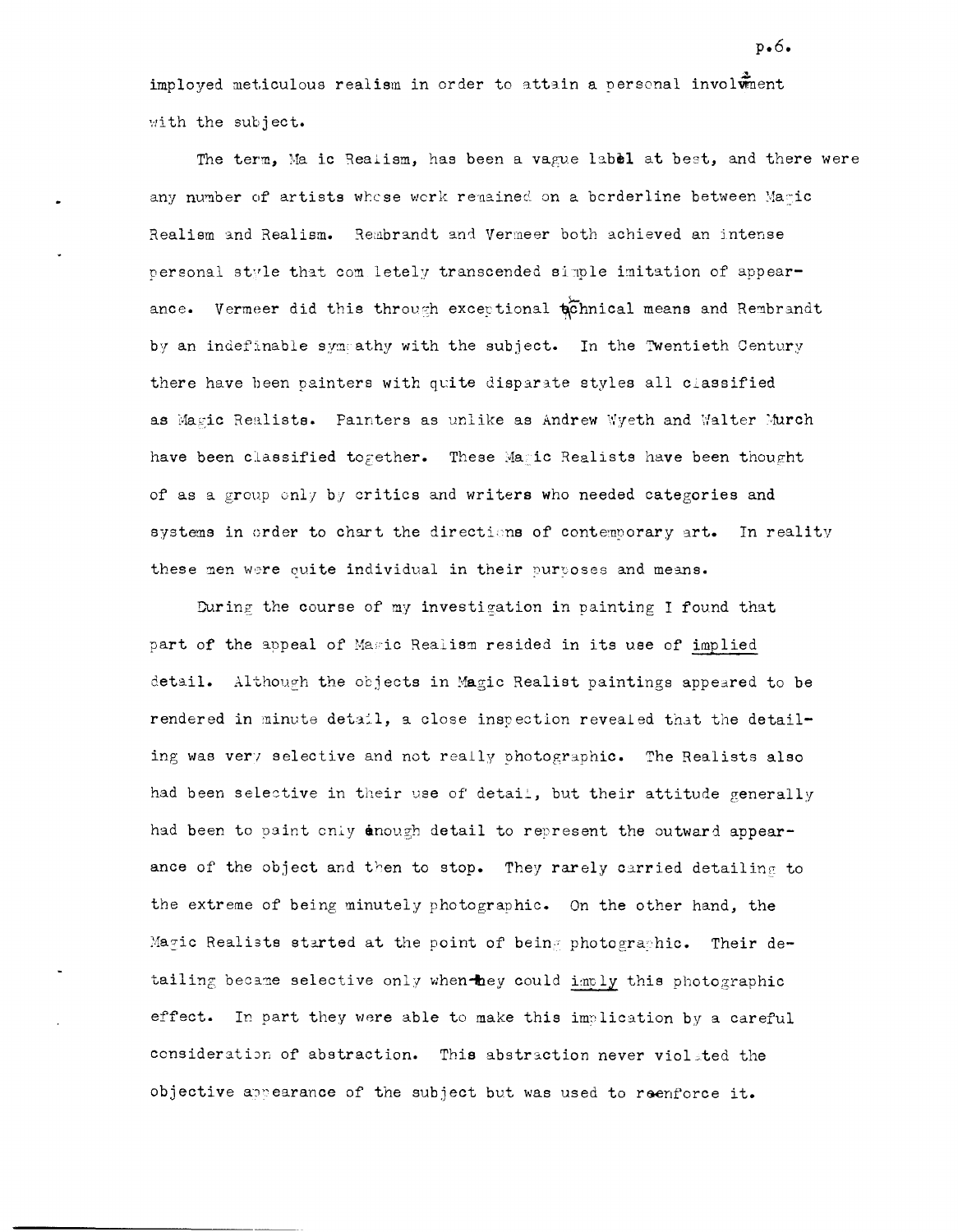Each brushetroke was considered both as a part of an image and as part of an abstract structure. Naturally since such considerations were on an extremely small scale--brushstroke to brushstroke-- the casual observer never even noticed that any abstraction had taken place. Still it was this minute abstraction that allowed the Magic Realists to imply ac much. This implication, rather than actual statement, gave their images an austerity of means and produced an intensely realistic effect. This intensity accounts for the fact that Magic Realist paintings often seem much more "real" than even the actual objects. Andrew Wyeth, one of the best known Magic Realists, has said, "I'm a pure abstractionist in my thought. I'm no more like a realist, such as Eakin or Copley, than I'm like the man in the moon."

The Japanese roetry form, Haiku, also demanded this objectivity and austerity used by the Maric Realists. The Haiku poem consisted of one or two objects presented factually to the reader. These objects were not interpreted or even described singly. But, taken together, they formed an austere and powerful image. All interpretation was implied; so that the exact choice of objects was very critical and depended on a felt organic unity rather than any rational analysis of meaning. For example:

> On a withered bough a crow alone is perching; Autumn evening now. -Basho

The three objects, the withered bough, a crow, and he autumn evening, are presented without commentary; yet, all three are held together by a common feeling of organic unity. They form a ricture complete in

<sup>&</sup>quot;Andy's World," Time, vol. 82 (December 2/, 1965), p. 51.  $7.$ 

Kenneth Yasuda, The Japanese Haiku, (Rutland, Vermont: Charles 8. E. Tuttle Company, 1958), p.5.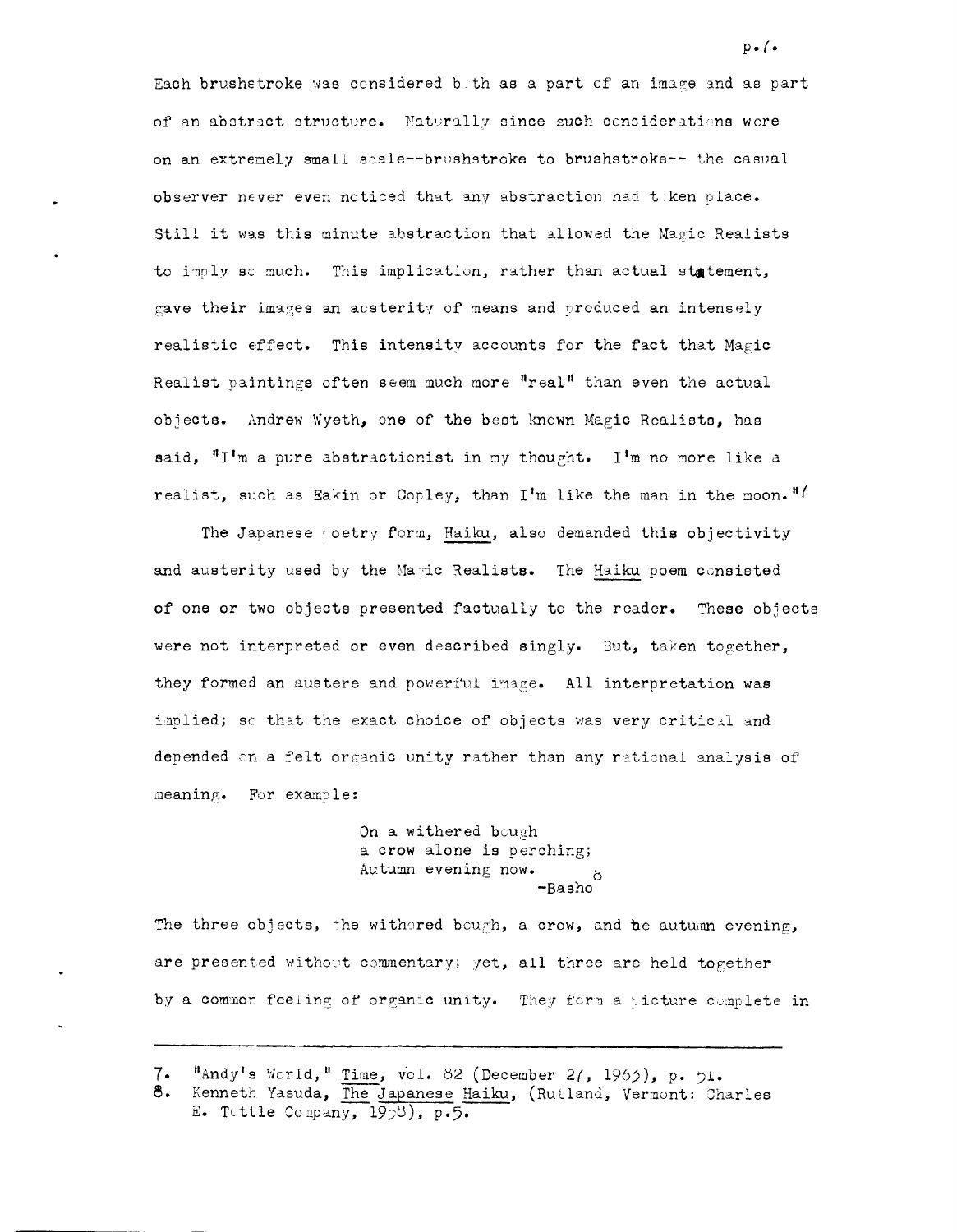itself and description would only be redundant. This simplicity is very austere; the objects chosen must be exactly right in order to imply all imperpretation. This choice ultimately depends on an intuitive response to the objects and not on logic or intellectual concepts. Also, just as he Magic Realists depended on abstraction to give their work impact, the formal considerations, rhythm, rhyme, alliteration, etc., gave a great impact to the Haiku poem.

I shared this interest in objectivity and austerity with the Magic Realists and the Haiku poets. Although seme of the subjects of my paintings were akin to the Por artists' Swe of the images of ropular culture, these match boxes, cigarette packs, signs and packaging were not presented indifferently. The subjects were presented objectively, but interpretation was implied when the objects were combined into a complete inage. I was also concerned with implying detail like the Magic Realists to allow the abstract structure to add to the force of the image.

One of my smallest paintings, Best Wishes, is a good example of the cosition I take in relation to Fop art and Magic Realism. This patinting juxtaboses a common match box with three miniature oranges. The surreal effect created by the miniature oranges adds impact to the painting which is intended to comment on the transient quality of both the fruit and be match box. I feel that any attraction which fruit or flowers may have is closely related to its organic and momentary quality. These transient objects have so soon changed or ceased to be that I never have time to tire of them. Many disposable objects in our culture, such as match boxes, have this impermanence, but many people comrletely ignore them or consider them valueless. Possible this unresponsiveness is a result of the very disposable nature of these objects.

 $p \cdot \emptyset \cdot$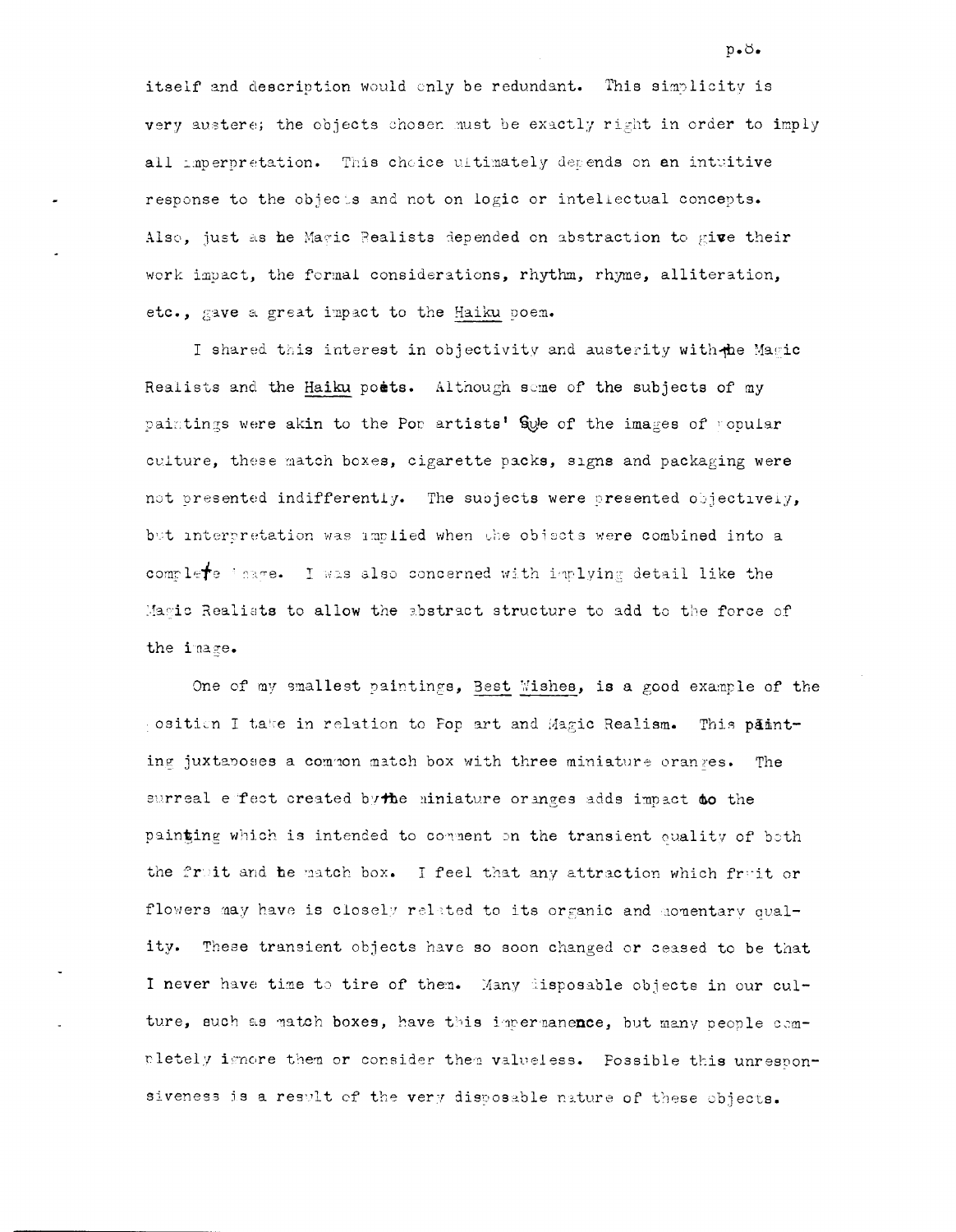What is thrown away is considered worthless. By using these objects as subject matter for a work of art I have forced the viewer to see them out of their ordinary context and to consider them for what I think they really are. The Fop artists attented to force the viewer to see their subject matter anew. Unfortunately they were indifferent to their objects and never made the metaphore likening them to fruit or other objects. This metaphore is an important difference, I think, and points up decidedly my opposition to their neutral attitude.

Another of my paintings, Three Together, invites this comparison of objects by a compositional device. The three objects to be compared, an endon, a section of wallpaper, and a package of garlic, are each given a separate panel. The comparison itself  $\&$ s complicated, and I'm sure one look at the painting will tell the viewer more than I can say here. However, I have utilized some general concepts about composition that should be discussed.

Any two rectangles brought near each other create an implied relationship or closure. If the, touch, as in this painting, the near proximity results in a line or relationship that leads to new interrelationships between the two. In commositions of this sort the whole is more important than the sum of the parts because the inner relationships result in a compositional unity in which each part depends on all of the other parts for support. I found this type of composition to be useful because of the disparate nature of my objects in Three Together. It was necessary that each object be seen as complete in itself--a full-blown onion, a garish bit of packaging, a weathered bit of wallpaper. Yet to invite comparisons among them I needed to establish a compositional unity. Placing these objects in a conventional still life would merely return them to their ordinary context and not

 $p \cdot 9 \cdot$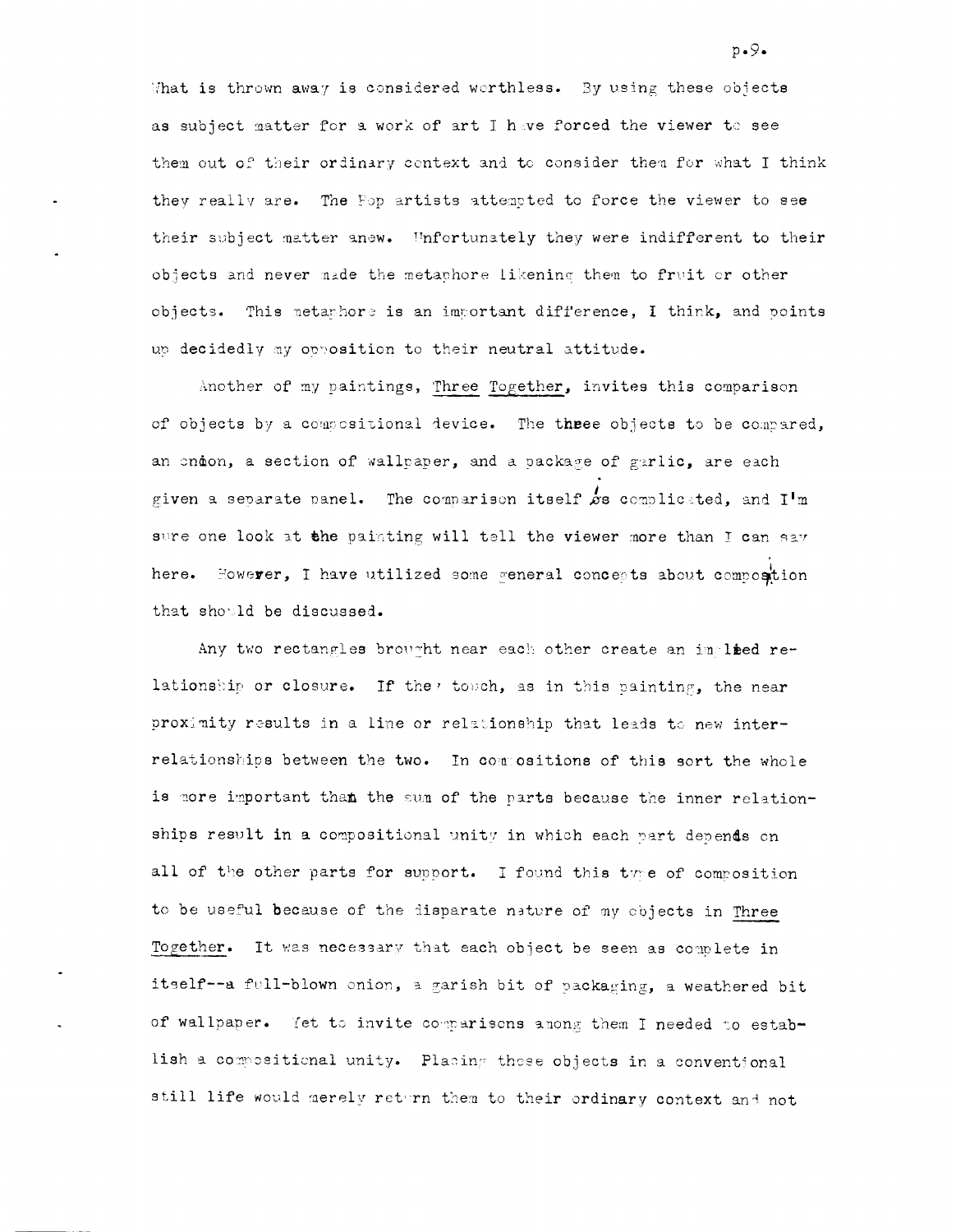present them as something worthy of examination. For my purposes they must be taken out of context and isolated so that their garishness or impermanence can be seen anew. Then their proximity in this type of composition invites analogy.

The separate panels of my sainting then act as a device to isolate these objects and be composition serves to establish relationships between them. These relationships take of the form of visual metaphors. The impermanence of the onion is like the disposable quality of the packaging. The fading wallpaper can be likened to the life cycle of the onion. All of this is contained in te painting as a whole; each panel contributes to the image and is acted upon by all of the other panels.

I think that this gainting also demonstrates another of my quarrels with Pop art. Exception should be taken, I think, to the Pop artists' frequent use of the paste-up or collage technique. Many of their paintings contain more paper than paint. For example, Mr. Tom Messelmann, one of the better known Pop artists, recently exhibited two paintings in the Chicago Art Institute, Both are partially collage paste-ups of lithographic posters. In my opinion these caintings fail of two counts. First, their surface is a listracting medley of paint, paper, and even tin. This could be an asset if the various surfaces had been used to advantage. However, these various materials receive light in such different ways that the entire picture can never be seen at one time. Second, the collage technique seems to me to be an easy way out. Great quantities of these pictures can be produced quite readily, almost like reproductions. But the images seem not to require or to be intended for wide distribution. Because it is easy, this collage technique also seems to degrade the objects represented rather than to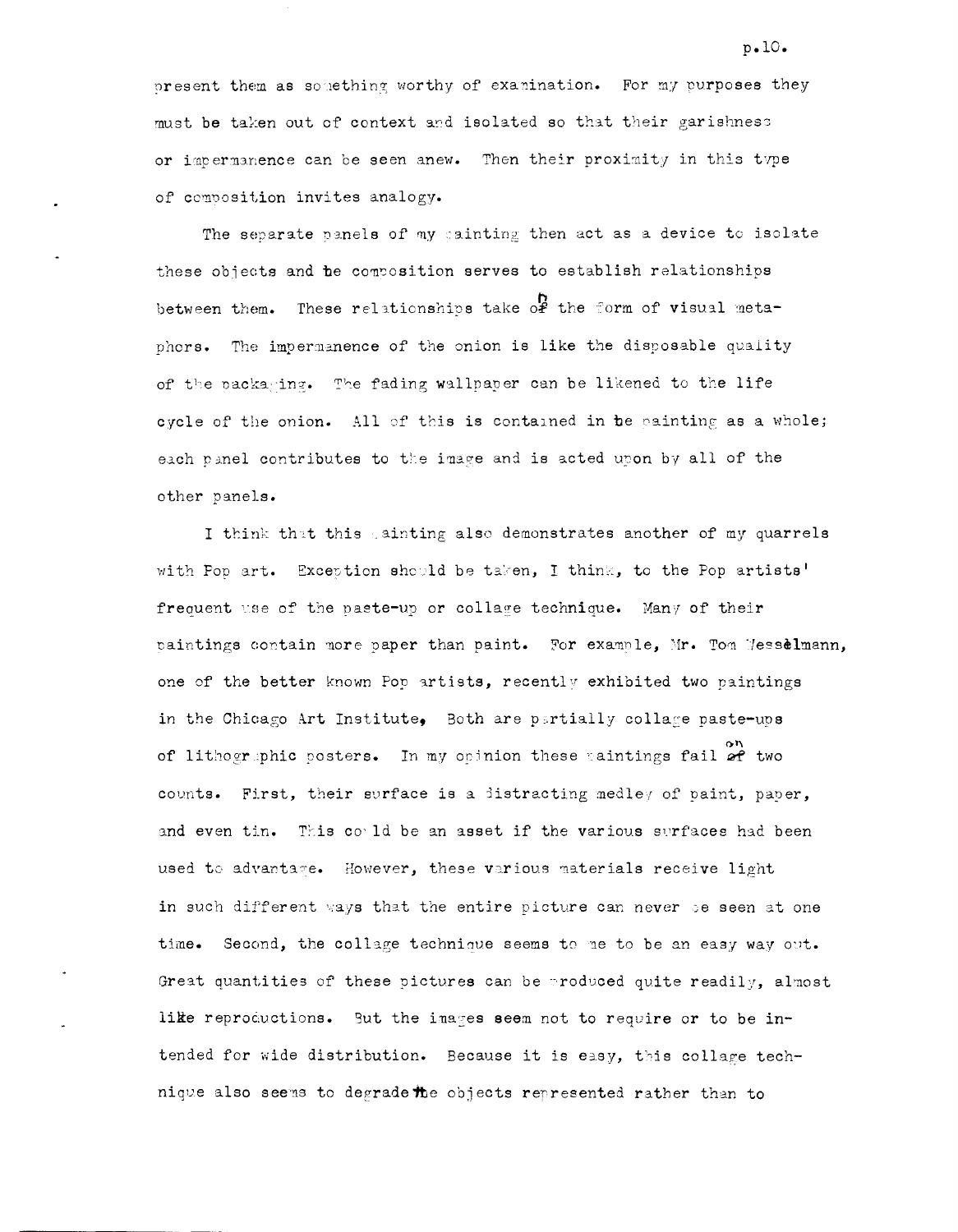give them importance. The Magic Raalists have found that natiently rendering an object gives it an importance. Since the Pop artists have stated that they are interested in attracting attention to their inages, they should not ignore this fact. Of course they are indifferent to their objects; so it is not inconsistent at all that they should be unwilling to expend much effort on them.

All of the above discussion is relevant to the "road theme" that appears in some of my paintings. Road 35 South, probably the best example of my road paintings, contains hints of the garishness of Pop art as well as the objectinity and implied detail of Magic Realism. It is also related to be Surrealist technique of juxtaposition. The Surrealists often juxtabosed shocking and unrelated objects or changed the scale of objects in order to remind the viewer of a dream world or to call up primordial psychological images. In my painting, Best Mishes, I gave immortance to the objects by confusing the scale. As a result the oranges are often thought to be pumpkins and the match box seems three feet tall. Road 35 South is a reversal of this. Instead of bringing together unrelated objects I have separated an existing combination in order to show its natural juxtanosition. Road signs in their everyday context are unnoticed or accepted as part of the landscape. This is changed when they are presented for contemplation as contrasting elements in a composition. The signs can be seen as manmade objects in a world that reproduces itself and as garish, banal objects in contrast with the somber and dignified land.

In intent and sructure the painting, Road 35 South, closely resembles Haiku. The structure of the painting consists of three images objectively reported. This is similar to the simple naming of objects

 $p.11.$